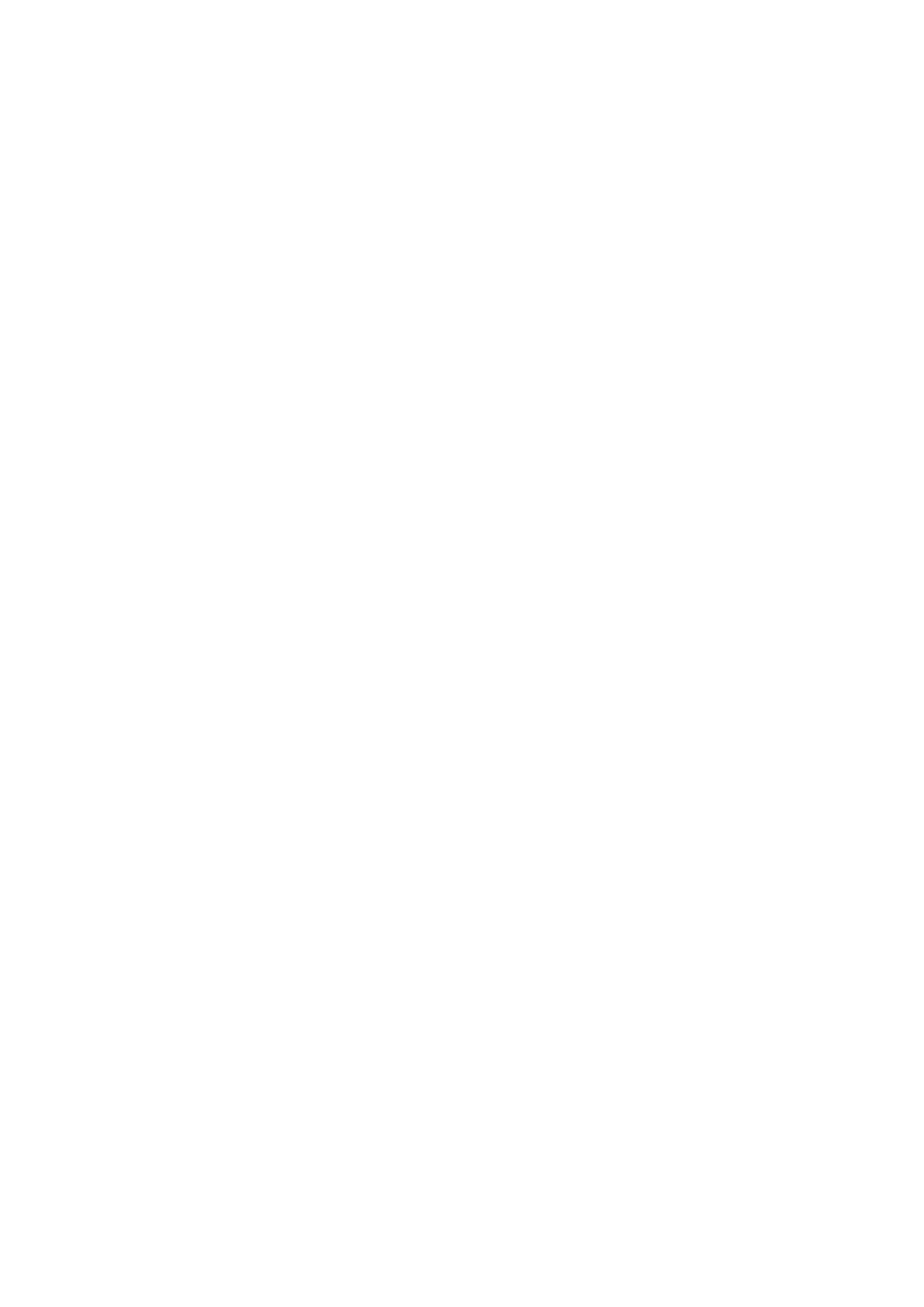## BRANDS HATCH SOLO PRACTICE PRACTICE - 2 LAP TIMES

| Lap | Time     |
|-----|----------|
|     |          |
| 2   | 1:13.818 |
| 3   | 1:10.086 |
| 4   | 1:07.454 |
| 5   | 1:08.295 |
| 6   | 1:06.787 |
| 7   | 1:07.903 |
| 8   | 1:05.800 |
| 9   | 1:06.646 |
|     |          |

## James Chapman **START**

| 1 |          |
|---|----------|
| 2 | 1:18.513 |
| 3 | 1:18.246 |
| 4 | 1:17.081 |
| 5 | 1:16.618 |
| 6 | 1:15.648 |
|   | 1:13.649 |

| Jay Able     |          |  |  |
|--------------|----------|--|--|
| <b>START</b> |          |  |  |
| 1            |          |  |  |
| 2            | 1:15.707 |  |  |
| 3            | 1:15.764 |  |  |
| 4            | 1:13.935 |  |  |
| 5            | 1:10.422 |  |  |
| 6            | 1:09.396 |  |  |
| 7            | 1:10.812 |  |  |
| 8            | 1:08.895 |  |  |

| Jim Weatherald |          |  |  |
|----------------|----------|--|--|
| <b>START</b>   |          |  |  |
| 1              |          |  |  |
| 2              | 1:13.641 |  |  |
| 3              | 1:10.192 |  |  |
| 4              | 1:09.462 |  |  |
| 5              | 1:09.206 |  |  |
| 6              | 1:09.432 |  |  |
| 7              | 1:06.807 |  |  |
| 8              | 1:04.717 |  |  |
| g              | 1:06.067 |  |  |

| Leila Williams |          |  |  |
|----------------|----------|--|--|
| <b>START</b>   |          |  |  |
| 1              |          |  |  |
| 2              | 1:15.655 |  |  |
| 3              | 1:12.005 |  |  |
| 4              | 1:08.637 |  |  |
| 5              | 1:09.624 |  |  |
| հ              | 1:10.349 |  |  |

| Lap                | Time         |  |  |
|--------------------|--------------|--|--|
| <b>Lewis Jones</b> |              |  |  |
|                    | <b>START</b> |  |  |
| 1                  |              |  |  |
| 2                  | 1:08.974     |  |  |
| 3                  | 1:06.307     |  |  |
| 4                  | 1:04.142     |  |  |
| 5                  | 1:02.851     |  |  |
| 6                  | 1:02.646     |  |  |
| 7                  | 1:03.974     |  |  |
| 8                  | 1 03 127     |  |  |
| g                  | 1 04 942     |  |  |

| Lewis Rees |          |  |  |
|------------|----------|--|--|
| START      |          |  |  |
| 1          |          |  |  |
| 2          | 1:14.028 |  |  |
| 3          | 1:14 731 |  |  |
| 4          | 1:16.348 |  |  |

| Mark Walker  |          |  |  |
|--------------|----------|--|--|
| <b>START</b> |          |  |  |
| 1            |          |  |  |
| 2            | 1:14.753 |  |  |
| 3            | 1:11.504 |  |  |
| 4            | 1:13.793 |  |  |
| 5            | 1:10.312 |  |  |
| 6            | 1:12 283 |  |  |
|              | 1:10.909 |  |  |

| <b>Martin Tomkins</b> |          |  |  |
|-----------------------|----------|--|--|
| <b>START</b>          |          |  |  |
| 1                     |          |  |  |
| 2                     | 1:18.408 |  |  |
| 3                     | 1:18.233 |  |  |
| 4                     | 1:17.026 |  |  |
| 5                     | 1.17 123 |  |  |
| 6                     | 1:17.921 |  |  |
| 7                     | 1.18243  |  |  |
|                       |          |  |  |

| Mike Smith   |          |  |  |
|--------------|----------|--|--|
| <b>START</b> |          |  |  |
| 1            |          |  |  |
| 2            | 1:06.522 |  |  |
| 3            | 1:03.973 |  |  |
| 4            | 1:01.968 |  |  |
| 5            | 1:03 765 |  |  |
| 6            | 1.02807  |  |  |
| 7            | 1:03.073 |  |  |
|              |          |  |  |

| Lap | Time           |
|-----|----------------|
|     |                |
|     | Peter Stringer |
|     | <b>START</b>   |
| 1   |                |
| 2   | 1:16.915       |
| 3   | 1:13.356       |
| 4   | 1:13.101       |
| 5   | 1:13.245       |
| 6   | 1:12.762       |
| 7   | 1:14.397       |
| 8   | 1:12.872       |

| Phil Atkinson |          |  |
|---------------|----------|--|
| START         |          |  |
| 1             |          |  |
| 2             | 1:12.430 |  |
| 3             | 1:13.543 |  |
| 4             | 1:11.224 |  |
| 5             | 1:07.576 |  |
| 6             | 1:07.360 |  |

| <b>Preston Tuby</b> |          |  |
|---------------------|----------|--|
| START               |          |  |
| 1                   |          |  |
| 2                   | 1:21.345 |  |
| 3                   | 1:18.095 |  |
| 4                   | 1:16.844 |  |
| 5                   | 1:15.687 |  |
| 6                   | 1:15.608 |  |

| <b>Scott Wilson</b> |          |  |
|---------------------|----------|--|
| <b>START</b>        |          |  |
| 1                   |          |  |
| 2                   | 1:11.806 |  |
| 3                   | 1:06.298 |  |
| 4                   | 1:06 845 |  |
| 5                   | 1:06.132 |  |
| 6                   | 1:05.204 |  |
| 7                   | 1:06.584 |  |
| 8                   | 1:06 242 |  |
| 9                   | 1:04.620 |  |
|                     |          |  |

|   | <b>Simon Cox</b> |
|---|------------------|
|   | <b>START</b>     |
| 1 |                  |
| 2 | 1:17.620         |
| 3 | 1:13.484         |
| 4 | 1:12.692         |
| 5 | 1:11.555         |
| 6 | 1:11.498         |

16/03/2019 - 17/03/2018 / BRANDS HATCH